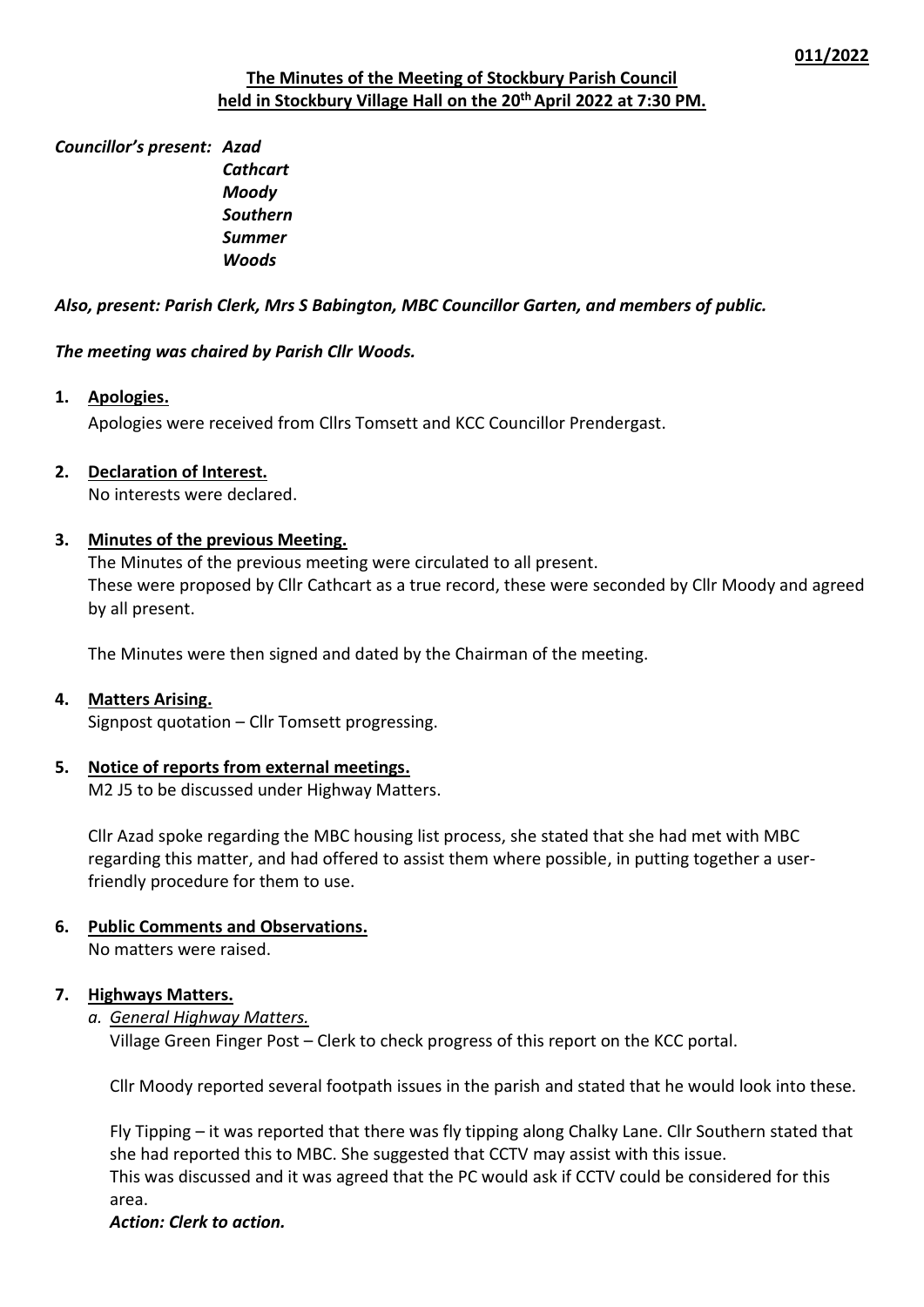Cllr Woods raised concerns regarding the poor condition of the roads in the parish. He stated that he had emailed the Highway's Steward, Rob Sparrow, and asked if he would drive around the parish to undertake a check on the roads. He stated that he would chase this.

## *b. M2 Junction 5 Improvements.*

Cllr Woods stated that he had met with National Highways, and he reported on this.

He reported that the east bound dedicated strip on the north carriageway had now been permanently closed.

Cllr Moody reported that a litter pick of Church Hill had been carried out by National Highways.

#### **8. Planning Matters:**

#### *a. Applications for consideration.*

22/501014/FULL 8 The Street Stockbury Sittingbourne Kent ME9 7UE Demolition of side garage. Erection of front porch, single storey side and single storey rear extensions with "external alterations, including render to side and rear.

## *b. Appeals and Decisions.*

## 21/503063/FULL

The Dreys Squirrel Woods Rumstead Lane Stockbury Kent ME9 7RT Retrospective application for change of use of land and field shelter to provide events venue, including erection of covered seating areas to rear and sides of field shelter, erection of woodcutters' cabin to be used in conjunction with events venue, and use of mobile facilities including 2no. storerooms, 2no. marquees, 3no. toilet blocks, 1no. disabled WC, 2no. shepherds huts, 4no. shipping containers, with associated car parking and woodland walkway. Application Permitted

#### *c. Enforcement Matters.*

Fox Wood – the clerk was asked to seek an update from Planning Enforcement, as work was still continuing on site.

#### **9. Financial Matters:**

#### *Statement of Accounts & Cheques for signature.*

The financial statement was approved by members. (Cathcart/Southern).

The Clerk reported on an issue with the Cultural Fund Bank Account as it had been frozen as it had not been used for a long period of time.

It was agreed that Cllr Cathcart would contact the bank to sort this out.

#### **10. External Reports:**

*a. Parish Councillors.* No matters were reported.

## *b. KCC Councillor.*

KCC Councillor Prendergast gave her apologies to the meeting.

## *c. MBC Councillor.*

MBC Councillor Garten gave his report to the meeting.